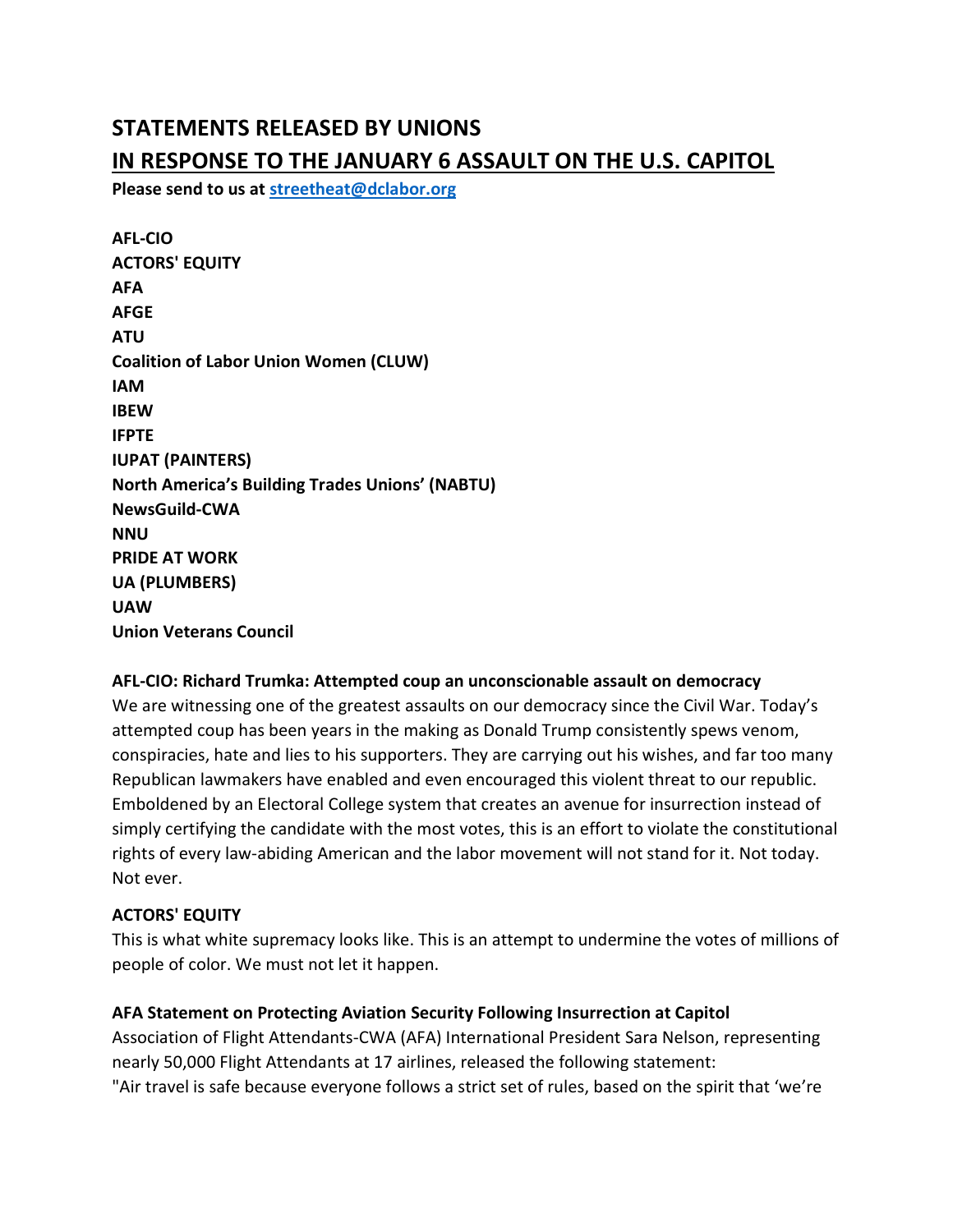all in this together.' The mob mentality behavior that took place on several flights to the D.C. area yesterday was unacceptable and threatened the safety and security of every single person onboard. It will not happen again. There's a reason that there are strict penalties and fines for failing to comply with crewmember instructions. Enforcement keeps everyone safe. "Our first priority in aviation safety and security is to keep any problems on the ground. Some of the people who traveled in our planes yesterday participated in the insurrection at the Capitol today. Their violent and seditious actions at the Capitol today create further concern about their departure from the DC area. Acts against our democracy, our government, and the freedom we claim as Americans must disqualify these individuals from the freedom of flight. "We in aviation have a serious role to play in national security. Airlines, in coordination with TSA, DHS, FAA, DOT and law enforcement must take all steps to ensure the safety and security of passengers and crew by keeping all problems on the ground."

### AFGE: Largest Federal Workers Union Condemns Anti-Democracy Riots at U.S. Capitol

Everett Kelley, president of the American Federation of Government Employees (AFGE), the largest union representing 700,000 federal employees, today issued the following statement: "Today, in a shocking scene watched by Americans across the nation, the President of the United States encouraged a mob of anti-democracy protestors to breach the security perimeter of the U.S. Capitol, forcing a lockdown, and endangering the safety of members of Congress, workers at the Capitol, innocent civilians who live nearby, and the law enforcement officials charged with keeping the peace.

"It is nothing short of a desperate attempt to use violence to cling onto power after a clear defeat at the ballot box. These rioters must comply with the wishes of law enforcement and leave the area immediately.

"But no matter what happens today, the people have spoken. Joe Biden will be our next president and Kamala Harris our next vice president. We will not surrender our democracy."

### ATU: The ATU condemns unprecedented and heinous assault on democracy

Amalgamated Transit Union International President John Costa released the following statement in response to today's attempted takeover of the U.S. Capitol building: "Today is a dark and devastating day in our country's history. What was supposed to be a routine procedure to follow the Constitution and certify the democratically decided election turned into a violent siege on the U.S. Capitol and the foundations of our democracy. While our Nation was founded on freedom of speech and the right to have a voice, this was not an exercise of those rights. We condemn the actions of those turning to violence and mob rule. We will not stand for this unprecedented and heinous assault on our democratic principles."

### Coalition of Labor Union Women (CLUW)

The Coalition of Labor Union Women (CLUW) is infuriated by the attacks at the U.S. Capitol and the enabling of riots by the current administration. There is no question that this is an attack on our democracy.

Yesterday, there were countless mass protestors seizing the U.S. Capitol Building and damaging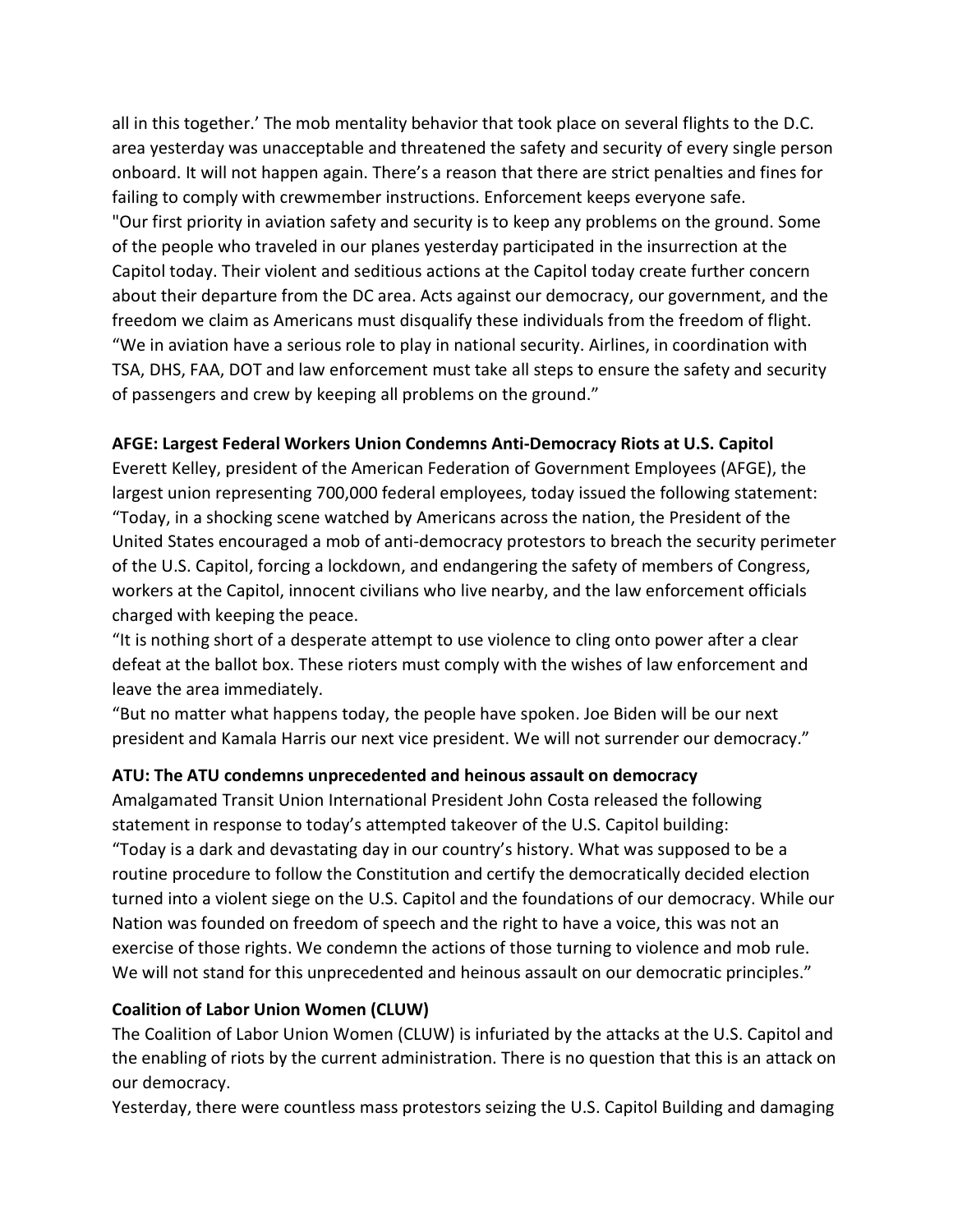property, leaving four people dead. Immediately, House and Senate members had to evacuate for safety. These tragic sequences of events have proven that the current administration has accepted these violent assaults even when it can cause severe damage to our democracy. At CLUW, we vow to do everything we can to save our democracy from destruction. Over 200 years, our democracy has relied on a peaceful transition of power. And we continue to ensure the Biden-Harris transition in 2021. Protecting our governance is not right or left; it's American. CLUW President Elise Bryant shared the following words:

Today, when armed protesters, bent on violence, came to the Capitol where were the troops? What happened to the tear gas and the rubber bullets? The attempted coup, inflamed by a loser, soon to be ex-president, is the America that Donald Trump hopes will keep him in office. Well, he's wrong and so are his co-conspirators! America's might is not in her weapons, but in the hearts of her people who know right from wrong. A crime has been committed and those who engaged or enabled it shall be investigated, charged, and will pay for their crimes. We, the people, have spoken — it's time for a new president and today's lawlessness is proof positive it is time for a change!

We will continue to fight to protect our democracy.

#### IAM: Robert Martinez Jr. @IAMBobMartinez

Violence is never the answer. The rioters in Washington, DC will not stop our sacred traditions of democracy and the peaceful transfer of power. The @MachinistsUnion and the labor movement will not stand for it.

#### IBEW

IBEW International President Lonnie R. Stephenson issued the following statement in response to today's attack on the U.S Capitol:

"Today's attack on the U.S. Capitol by violent extremists represents a direct assault on our democratic system. Blame for this horrific event lies directly on the shoulders of President Trump and his enablers in Congress, who have deliberately spread disinformation about the validity of the 2020 election, threatened our constitutional system by disregarding the will of America's voters and promoted an atmosphere of violence that led to what happened today. For too long, Trump's extremist rhetoric, venomous attacks and deranged conspiracy theories have undermined America's faith in democracy, divided Americans against each other and poisoned political debate in this nation.

It's clear that one more day of Trump in office represents a direct threat to the health of our republic and we demand his immediate resignation. If Trump does not resign, we call on Vice President Mike Pence and members of the cabinet to invoke the 25th Amendment to remove him.

We also condemn the efforts of some Republican lawmakers to overturn the will of the American people by refusing to certify the results of the Electoral College. This represents an unprecedented effort to invalidate a democratic election.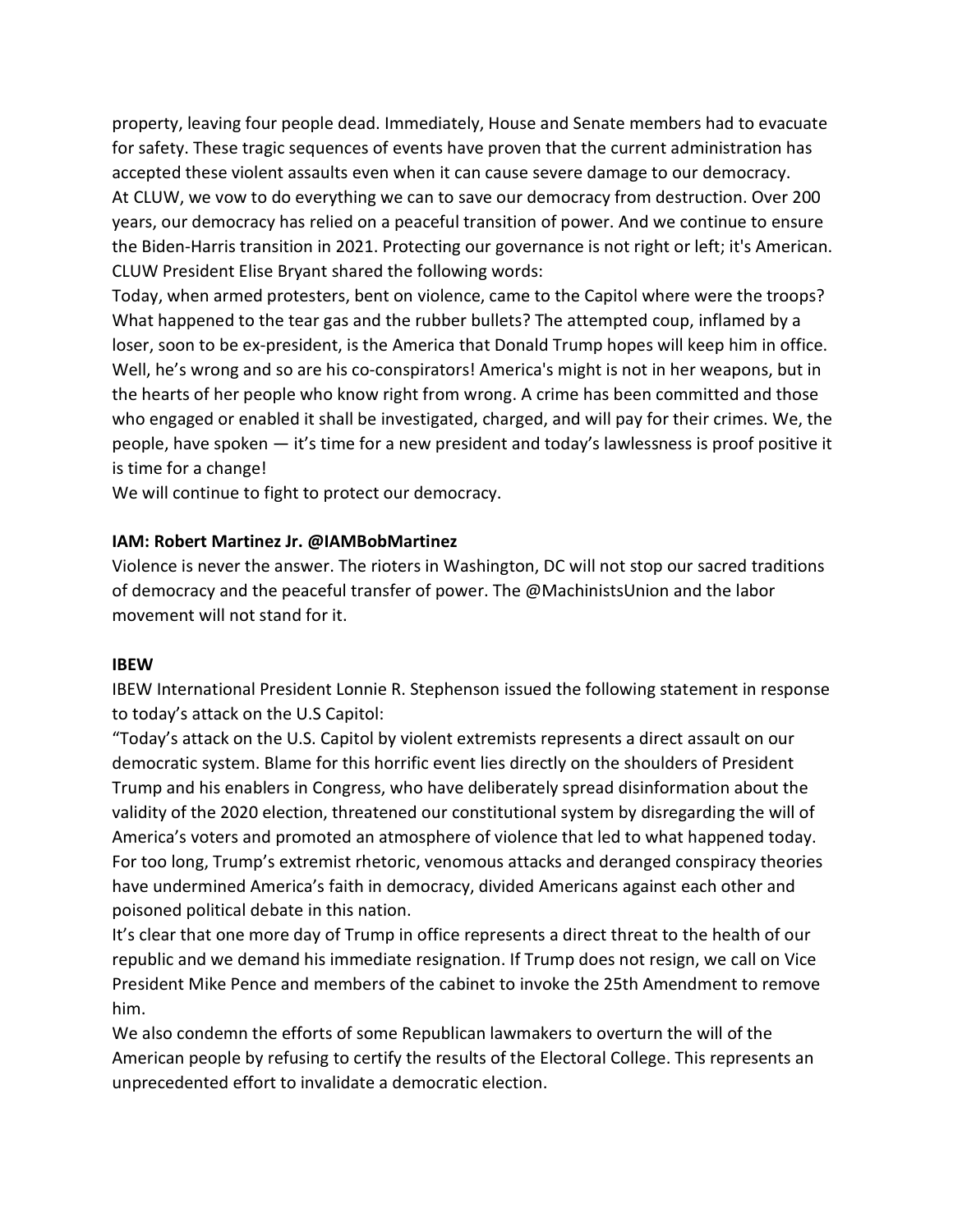Any member of Congress who attempts to thwart the will of the American people as expressed in a democratically held presidential election has no place in the people's house."

### IFPTE Condemns Insurrection Attempt on U.S. Capitol

TRUMP AND SUPPORTERS AIM TO OVERTHROW THE PRESIDENTIAL ELECTION The International Federation of Professional & Technical Engineers (IFPTE) issued the following statement in response to the insurrection attempt by President Trump and his supporters today at the United States Capitol.

"IFPTE categorically condemns the violent act of insurrection by President Trump and thousands of his supporters. The blame falls clearly with President Trump himself, and his enablers in Congress, who have instigated and encouraged today's seditious actions. The people who stormed and took control of our historic Capitol destroyed property, took over offices, and took over chambers of Congress itself, while staff and members were escorted to secure areas to protect their lives. IFPTE further understands that one person was shot and has tragically succumbed to her injuries".

"Make no mistake about it, this is a transparent effort to overturn a presidential election. It is a culmination of many attempts to undermine our Democracy and prevent our Democratically elected President-Elect from assuming office on January 20th. These people are not 'protestors', they are domestic terrorists and should be treated as such in the eyes of the law. The United States does not bow to domestic terrorism."

"IFPTE calls on Vice President Pence to exercise the 25th Amendment and move to immediately have President Trump removed from office. Furthermore, and as soon as it is safe to do so, IFPTE encourages Congress to finish their work and certify the Presidential election."

### IUPAT (PAINTERS)

We are saddened by today's flagrant attack on our democracy. The attempted coup has been instigated by too many Republican politicians, namely @realDonaldTrump. Any politician who incited or promoted what happened today is no friend of workers. We stand with our sisters and brothers in the labor movement ready to defend our democratic institutions.

### North America's Building Trades Unions' (NABTU)

NABTU CALLS FOR PRESIDENT TRUMP TO STEP DOWN IMMEDIATELY

WASHINGTON, DC – Jan. 6, 2021 — Today, North America's Building Trades Unions' (NABTU) President Sean McGarvey released the following statement in response to the mob of domestic terrorists that attacked the U.S. Capitol building during the electoral college certification proceedings:

"Today's despicable events are unprecedented, and, as we have all seen, are extremely dangerous. North America's Building Trades Unions call on President Trump to immediately step down and transfer power per the Constitution and the Presidential Succession Act of 1947. If he refuses, the Cabinet must immediately invoke the 25th amendment to remove the President. Any less action by the Cabinet, and America should consider them all co-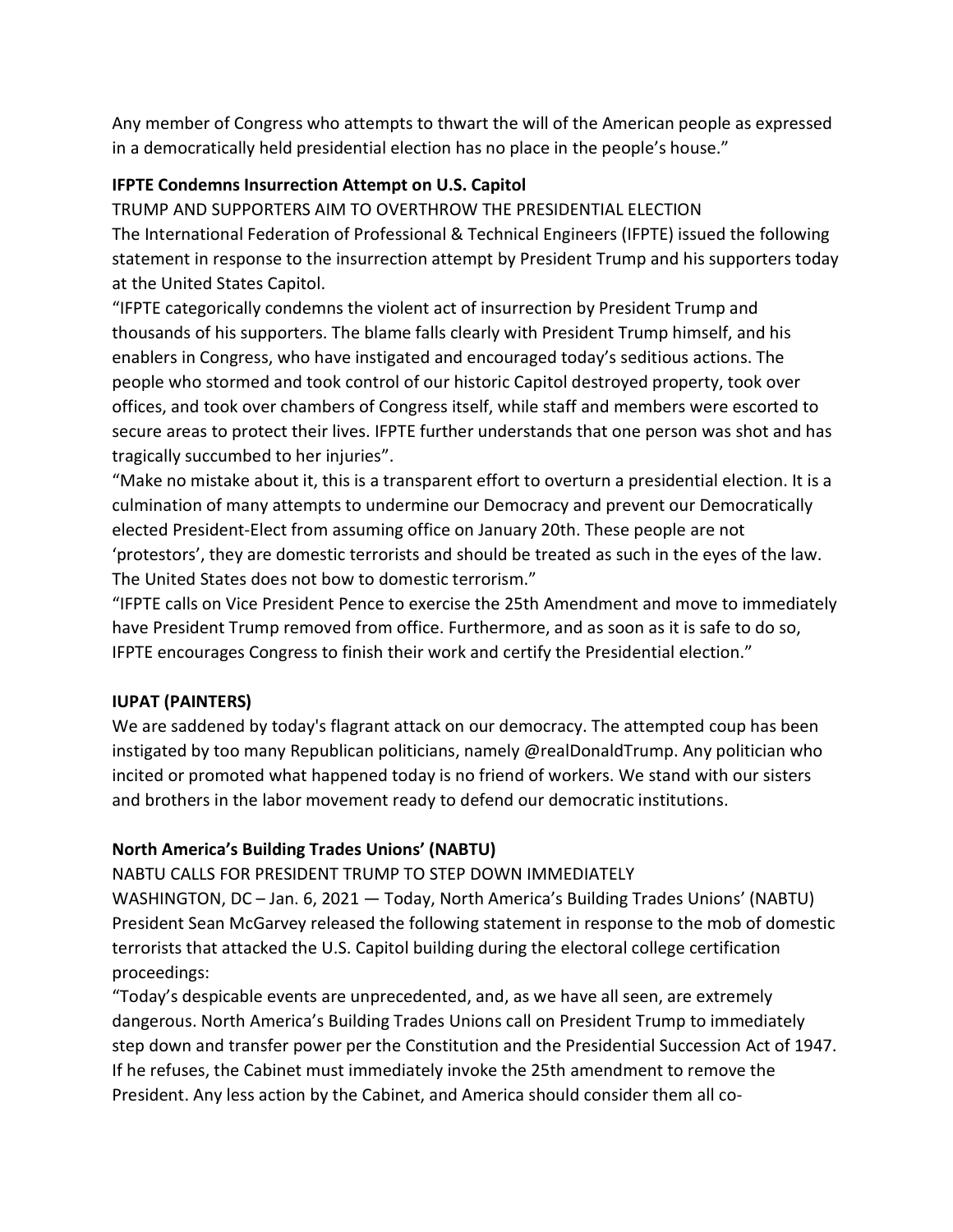### conspirators.

"We also call on Senators Cruz and Hawley to immediately resign along with the twelve other U.S. Senators and the 140 House members objecting to the Electoral College certification. They all must step down immediately.

"We call on a bipartisan commission to investigate and identify all planners, funders, and coordinators of this attempted coup and refer them to prosecution by the U.S. Justice Department, and further for them to be prosecuted to the fullest extent of the law. "If these actions are not taken immediately, in anticipation of what is already one of the worst domestic episodes in our country's history, things could get much worse over the next 14 days very quickly. Thus, we urge all law-abiding Americans to stand up and demand the same to protect our precious democracy from tyrants and thugs."

### NewsGuild-CWA

### Jon Schleuss, President

Yesterday's insurrection at the U.S. Capitol was a threat to democracy and an assault on press freedoms. While a violent mob roamed the Capitol, reporters continued doing their jobs, despite knowing that they were likely targets of the attackers since silencing the free press has long been a strategy for fascists. Police temporarily abandoned several floors where reporters were located, putting them at even greater risk.

This shameful assault is the direct result of the rhetoric spewed by politicians incapable of accepting the truth, or cynically relying on falsehoods to inflame division for political gain. The president and lawmakers who spread these lies have blood on their hands.

Outside the Capitol, an angry and violent mob attacked camera crews and reporters, stealing and damaging equipment. Although few rioters were arrested, in the evening police briefly detained journalists as they worked to cover the mayhem, despite the fact that journalists were clearly exempted from the D.C. curfew.

Thankfully it appears that no journalists were severely injured yesterday.

"Yesterday was an absolute embarrassment for the U.S." said NewsGuild-CWA President Jon Schleuss. "It's the role of the free press in a democracy to report, give context and inform the public, especially during times of chaos.

"The world witnessed the assault on our democracy thanks to the courageous work of journalists who put themselves in harm's way to report the news. I saw what the rest of the world saw—a deluded mob invading our house of democracy in an attempt to subvert an election," Schleuss added.

Immediate action must be taken to stabilize and support the core base of our democracy: a free press informing the electorate.

Media literacy should be required in schools: Yesterday's mob acted on lies spread by politicians and operatives intent on spreading misinformation. It's clear that we need to prioritize media literacy in our education system. Too many people accept lies and conspiracy theories as fact. Media literacy education would provide our children with the skills necessary to understand the intent behind messages: understanding bias, determining fact from fiction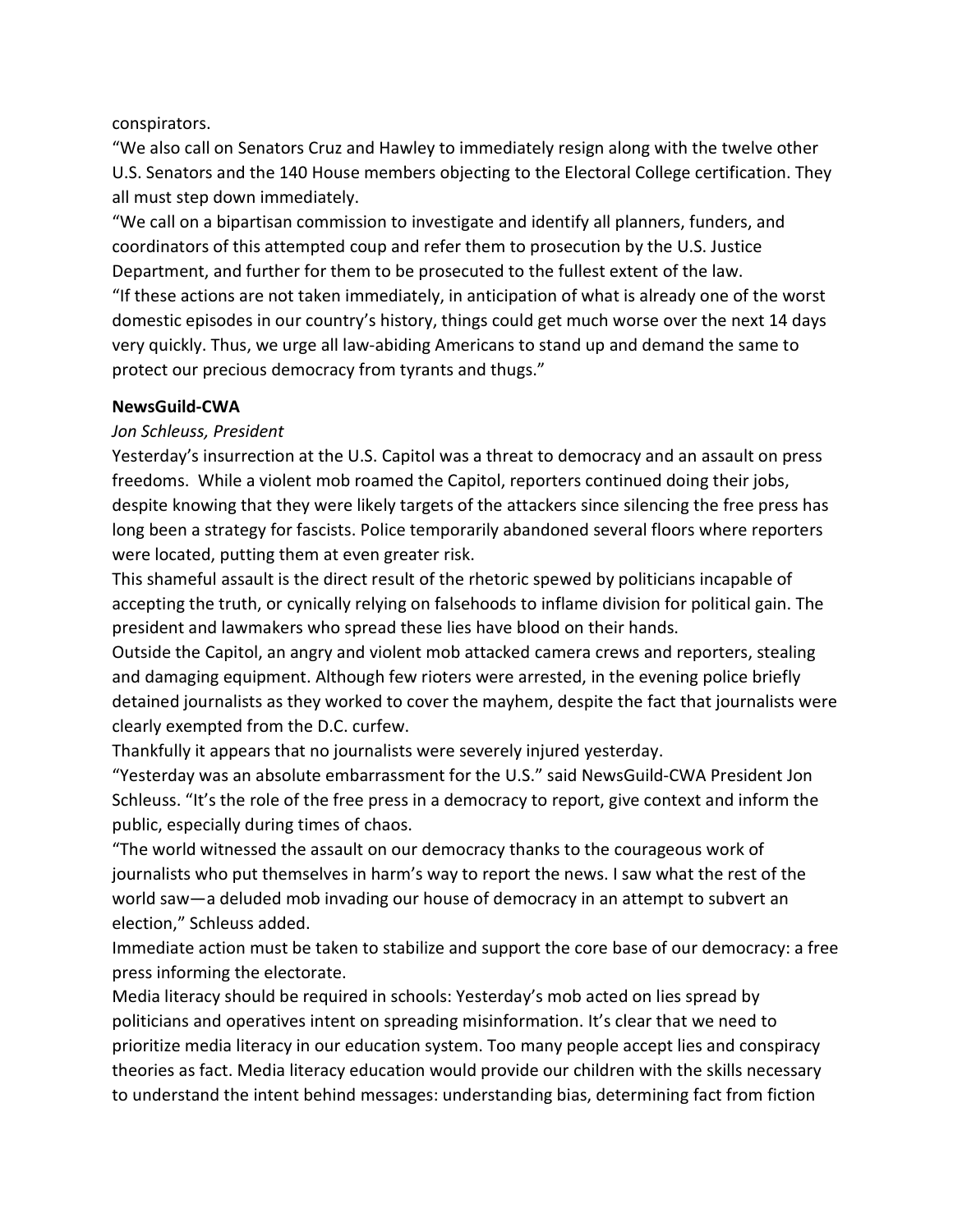and looking for alternative sources of information. Media literacy is essential if we intend to confront extremism, radicalization and racism.

More local news jobs now: The chaos and discord we are seeing is in part due to the erosion of local news across the U.S. There are more than 40,000 fewer journalists working in America today than there were a decade ago, which has left a vacuum that increasingly is filled with conspiracy theories and partisan propaganda. The pandemic has sped up the loss of journalists across the U.S., with more than 11,000 journalists losing their jobs just in the first half of 2020. Greedy corporations, media consolidation and the gutting of newsrooms by financial players has robbed us of local truth tellers. Hedge funds and greedy private equity have been robbing us of our democracy. They need to be rooted out of our industry and we must invest in more local news jobs: through the work of local do-gooders, foundations and public support. Public policy must support a free and robust press.

Police must stop interfering with reporters: This summer dozens of reporters were targeted, assaulted and arrested by police all across the United States: after the murder of George Floyd in Minnesota, the protests in Los Angeles and in Washington, D.C. Police must be held accountable and prosecuted for interfering with the First Amendment rights of reporters gathering and disseminating the news.

### NNU: Nurses Denounce Insurrection at U.S. Capitol

"Those Responsible Should be Held Accountable"

National Nurses United (NNU) joined with people across the United States to express shock and horror at the right-wing assault on the U.S. Capitol today and called for those promoting it to be held accountable.

"Nurses agree with the statement by President-elect Biden that 'our democracy is under unprecedented assault, unlike anything we have seen in modern times' and his labelling of the violent assault on the Capitol today as 'insurrection,'" said NNU Executive Director Bonnie Castillo, RN.

"As nurses, we are deeply disturbed by the scenes of violence and threats to our elected leaders, the dedicated people who work in the Capitol, and anyone else subjected to this unconscionable attack on our most fundamental symbols of democracy," said Castillo.

"This was a violent attempt to stop Congress from confirming the people's choice for president and vice president. As such, it's an attack on democracy itself, instigated by the president of the United States," Castillo continued.

Sadly, "the actions we have seen unfold today are the inevitable result of what President Trump has inspired and incited for years, from encouraging attacks on protesters at his rallies and on officials ordering safety measures in response to the pandemic, to embracing armed white supremacists, to the constant demonization, in the starkest of terms, of his political opponents."

"All of that has escalated in the weeks leading to the election, and especially after the November vote when the president has denounced the legitimacy of a democratic election, promoted outlandish conspiracy theories, and urged his armed supporters to act to 'save this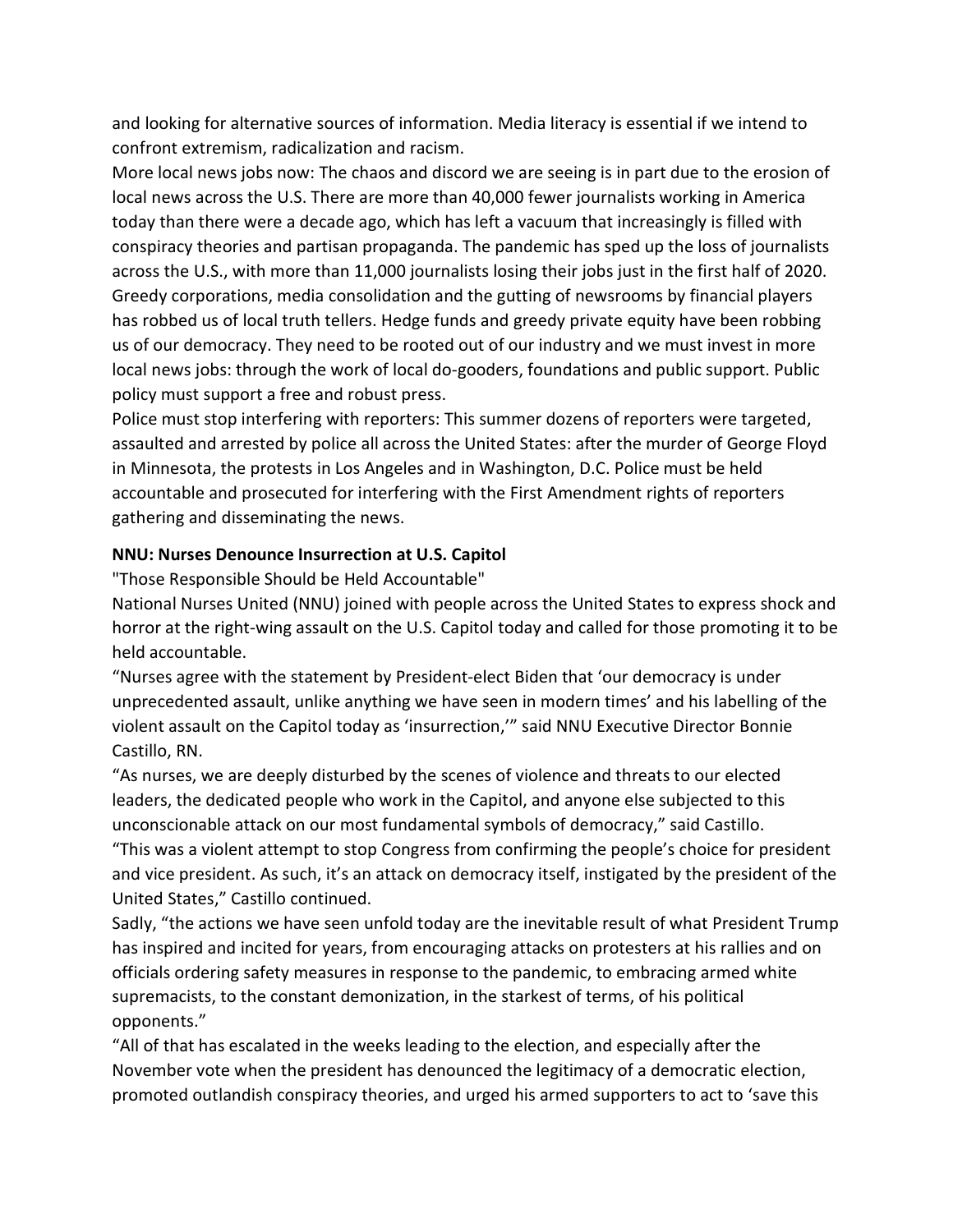country.'"

"The president has been encouraging sedition. No one is above the law," said Castillo. "He is responsible for the scenes we have seen today at the Capitol and he should be held accountable."

Going forward, after Biden's inauguration, "we as a nation must come together to begin to heal, to refocus first and foremost on containing this terrible pandemic, and on being able to respect political differences and rebuild a democracy that has been so endangered."

### PRIDE AT WORK

Statement by Pride at Work Executive Director, Jerame Davis, on the attack on the US Capitol today:

"What we're witnessing at the Capitol today is nothing less than an attack on our country and on our people brought to life by a president who refuses to accept that millions turned out to elect Joe Biden by overwhelming margins.

"Let there be no doubt, this is what terrorism looks like: an angry mob violently invading our Capitol and threatening our elected leaders, even the very Republican leaders - who egged them on.

"We are here today due to the cheering of some Republicans and the silence of others. This president and his Republican allies fed lie after lie to their supporters about this election in order to undermine the will of the people and desperately attempt to hold onto power they clearly do not deserve.

"They will not prevail."

# UA (PLUMBERS)

# GP MCMANUS STATEMENT ON VIOLENCE AT U.S. CAPITOL TODAY

"Today's vote to certify the Electoral College results is one of many steps in the sacred and peaceful transition of power in this country. The right to peacefully protest is enshrined in the Constitution, but today's display of lawlessness and violence is dangerous and a threat to our democracy.

Make no mistake about it: the rioters who stormed the U.S. Capitol today have no interest in the rule of law. We are grateful to law enforcement and the first responders who have worked tirelessly, and continue to do so, to protect Members of Congress, their staffs, and our fellow American citizens.

In any election, the very heart of our democracy is at stake – regardless of your political affiliation or preference. Loyal opposition and advocating for your beliefs, peacefully and within the law, should and must be the norm. For over 131 years, the United Association has followed this norm even as we have disagreed with a wide range of politicians, and we will continue to do so.

Quite frankly, we are better than this as a country and as a society at large.

Every UA member can do his or her part to respect all opinions, look out for our collective families, and try to be a positive force in this country we all love."